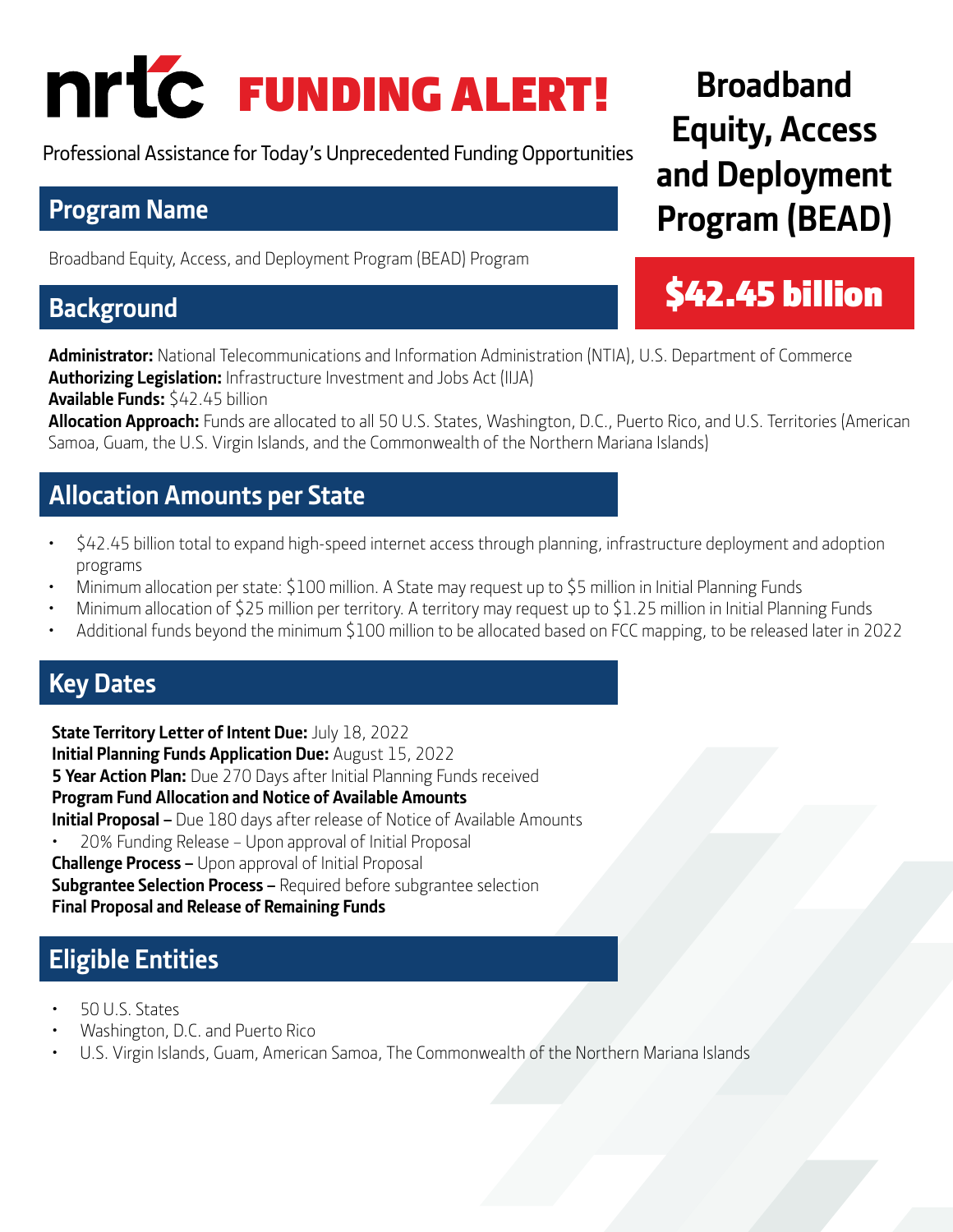

Professional Assistance for Today's Unprecedented Funding Opportunities

## **Eligible Areas**

#### **Unserved locations -** No access to 25/3 Mbps

- Minimum latency must be 100 milliseconds
- Project areas in which not less than 80% of broadband serviceable locations are unserved

#### **Underserved locations -** No access to 100/20 Mbps

- Minimum latency must be 100 milliseconds
- Project areas in which not less than 80% of broadband serviceable locations are unserved or underserved

## **Eligible Projects**

#### **Projects that expand high-speed internet access and use, including:**

• Infrastructure deployment, mapping, adoption, planning, capacity-building in state offices, local community outreach and coordination

#### **Priority Broadband Projects are designed to:**

- Provide broadband service that meets speed, latency, reliability, consistency in quality of service, and related criteria
- Be scalable to support increasing connectivity demands and support the deployment of 5G, successor wireless technologies, and other advanced services
- Those that use end-to-end fiber-optic architecture

#### **Minimum 25% match requirement (a state could require more)**

## **Mapping Issues**

- Allocations beyond the \$100 million minimum are dependent on mapping conducted by the Federal Communications Commission (FCC)
- Eligible Entities (States and Territories) will be notified of future submission deadlines following the FCC release of the maps
- FCC maps will be made available by the end of 2022 (anticipated)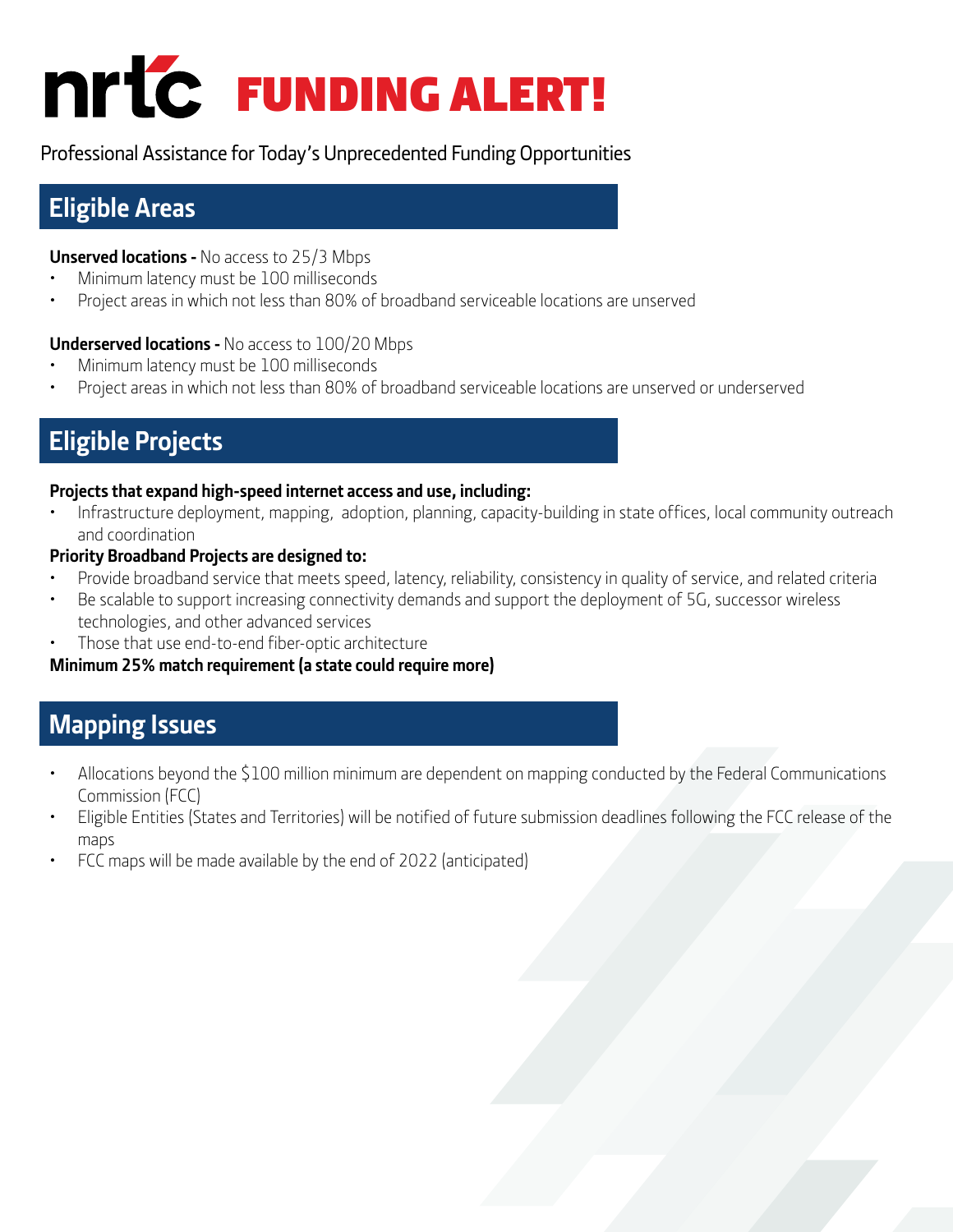## FUNDING ALERT!

Professional Assistance for Today's Unprecedented Funding Opportunities

## **Selection Criteria**

**Primary Criteria** - Eligible Entities must give the greatest weight (e.g., substantial points or credits) to the following criteria:

- *• Minimal BEAD Program Outlay* funding required to complete the project. Accounting for both total projected cost and prospective subgrantee's proposed match
- *• Affordability* prospective subgrantee's commitment to provide the most affordable total price to the customer for 1/1 Gbps service in the project area
- *• Fair Labor Practices* priority given to projects based on a prospective subgrantee's demonstrated record of and plans to maintain compliance with Federal labor and employment laws

**Secondary Criterion** - Eligible Entities must also give weight (a number of points or quantity of credits less than the amount given to the criteria above) to the following criterion:

*• Speed to Deployment* - all subgrantees must deploy the planned broadband network and begin providing services, in the project area, within four years of award

**Additional Prioritization Factors** - Eligible Entities may develop additional secondary criteria to be given weights that align with Eligible Entity and local priorities, subject to the requirement to give the greatest weight to the primary criteria and the approval of NTIA

- *• Equitable Workforce Development and Job Quality* subgrantee's enforceable commitments with respect to advancing equitable workforce development and job quality objectives
- *• Open Access* subgrantees' provision of open access wholesale last-mile broadband service for the life of the subsidized networks, on fair, equal, and neutral terms to all potential retail providers
- *• Local and Tribal Coordination* prospective subgrantee's support from the local and/or Tribal Government with oversight over the location or locations to be served

## **Allowable Costs**

Eligible uses of funding include:

- Construction, improvement, and/or acquisition of facilities and telecommunications equipment required to provide qualifying broadband service
- Long-term leases (for terms greater than one year) of facilities required to provide qualifying broadband service, including indefeasible right-of-use (IRU) agreements
- Deployment of internet and Wi-Fi infrastructure within an eligible multi-family residential building
- Engineering design, permitting, and work related to environmental, historical and cultural reviews
- Personnel costs, including salaries and fringe benefits for staff and consultants for services directly connected to the implementation of the BEAD Program (project managers, program directors, and subject matter experts)
- Network software upgrades, including cybersecurity
- Training for cybersecurity professionals who will be working on BEAD-funded networks
- Workforce development, including Registered Apprenticeships and pre-apprenticeships, and community college and/or vocational training for broadband-related occupations

Non-deployment eligible uses of funding:

- User training for cybersecurity, privacy, and other digital safety matters
- Remote learning or telehealth services/facilities
- Digital literacy
- Computer science, coding and cybersecurity education programs
- Implementation of Eligible Entity digital equity plans (to supplement, but not to duplicate or supplant, Planning Grant funds received by the Eligible Entity in connection with the Digital Equity Act of 2021)